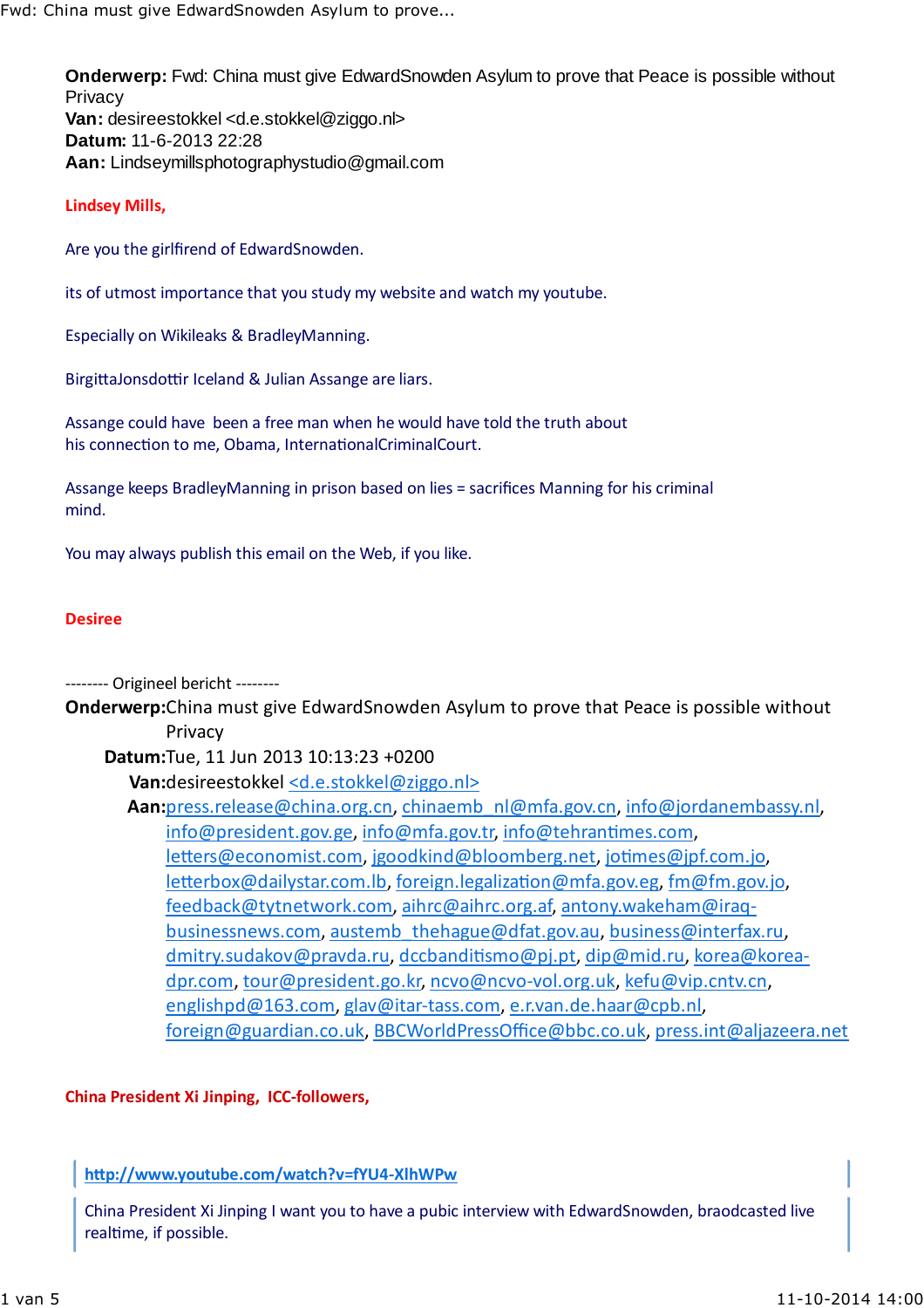I want you to prove to Earth that there is 'normal' Life without Privacy, Cybersecurity, Obama, Corruption InternationalCriminalCourt, UN, EU... from now on.

I want you to give EdwardSnowden asylum. He also must get a very small house..and a job-offer.

Earth - businesses - need to accept a New way of Life, now all Business-secrets are accessible for favourism & blackmail...via the Web...Worldwide.

Beside the Middle-east-war must be stopped. Alqaida has the plan to attack all nations who support Assad-Syria.

With the weapons USA supplies. USA want more wars...now they feel save with all the data-spionage-possibilities.

I need you to stop playing with ICC... and help me turn ICC into a fair courtystem with procedures for individuals.

http://www.desireestokkel.nl

http://www.guardian.co.uk/world/2013/...

http://english.gov.cn/index.htm

## **Desiree**



**Kerk, Rechtspraak, Advocatenorde, Poli1e, MVO. MKB, Eurocontrol, KLM, CBS, CPB, Ombudsman, ZZP, Dasenboom, Poli1eke par1jen, Engelen, DNB, Media, Kennisnet, Ecabo, KNAW**,

h**"p://www.youtube.com/watch?v=GD1mKHcAXCw**

Syrische Oppositie is van plan om landen die Assad helpen aan te vallen. **Libanin, Jordanie, Turkije, Iran, Irak...ed.**

Zij willen meer oorlog.

Algaida weet dat VN bankimoon het InternationaalStrafhof gebruikt om mensen te doden die hem in de weg staan.

Ik bewijs dat Bankimoon mij wil doden; zo zijn er in het Midden\_oosten ook nog velen die via het ICC met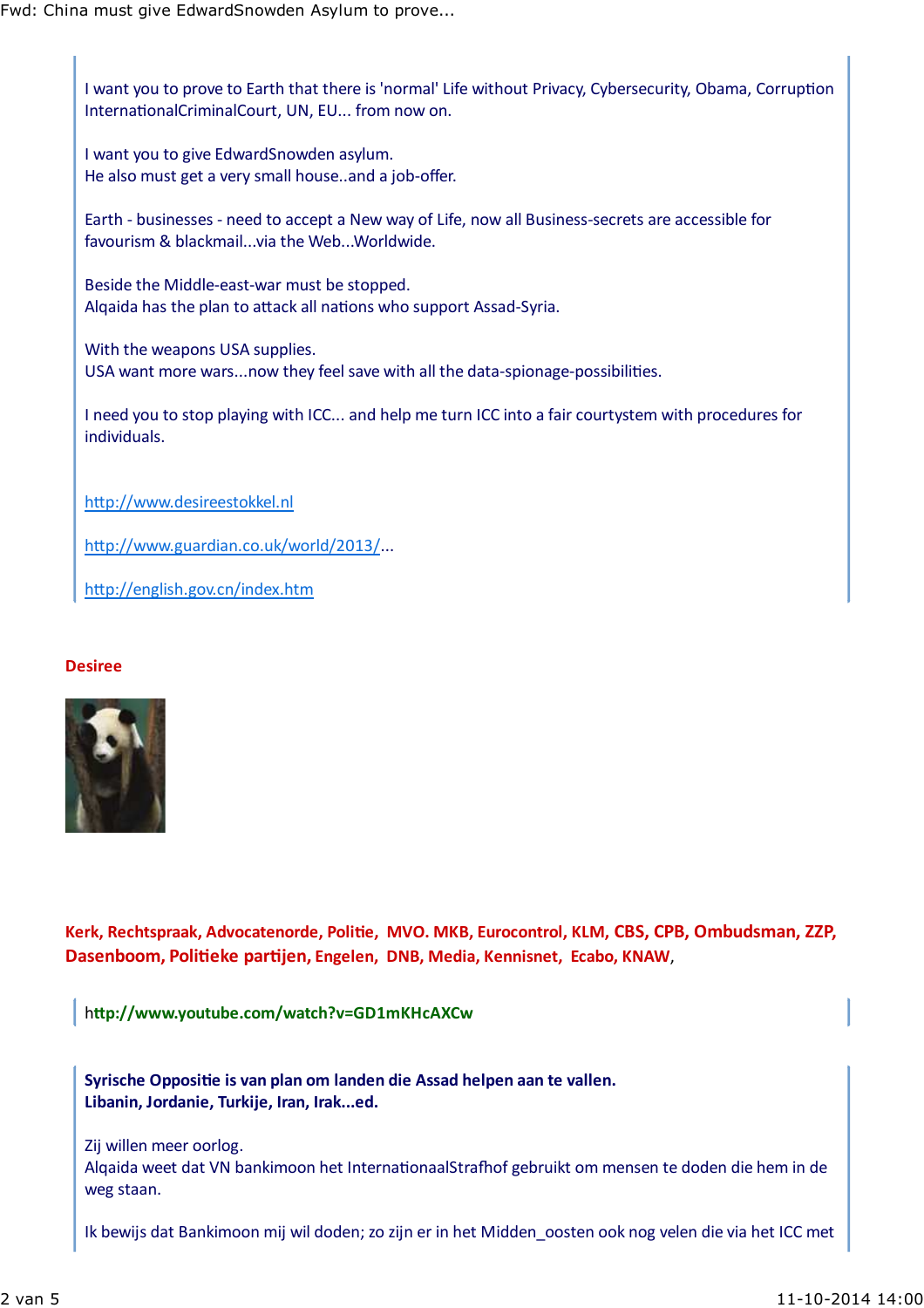de dood worden bedreigd door VN, EU, Presidenten & Koninklijke families.

Elke keer als Bankimoon zegt:'de daders moeten worden gestraft volgens het Internationaal Recht.... verdubbeld het aantal agressieve personen die willen vechten met geweld'.

In Afghanistan is uitgelegd: USA heeft gematigde Taliban gedood met drones. Nu zijn er alleen og radicale Taliban. Dood je 1 radicale Taliban, ontstaan er 5 nieuwe vechter. Dood je 1 van deze 5 vechters, ontstaan er 25 nieuwe vechter.

Het probeeem is dat het Westen de gematigde intelligente Alqaida heeft gedood ; dit waren de leiders, gidsen, onderwijzers...

De personen met wie het Westen nu zaken moet doen, zijn te weingi aanspreekbaar.

Er komt pas vrede als Bankimoon is verwijderd van de VN, het InternationaalStrafhof erkent dat zij op verzoek van Presidenten e.a. individuen die ICC-rechtzaken starten folteren & doden.

http://www.desireestokkel.nl/InternationaalStrafhof.Terrorisme.RechtzaakNL.html

http://syriahr.com/en/

h p://www.ausfuhrkontrolle.info/ausfuhrkontrolle/de/embargos/syrien/index.html

**DesireeStokkel** www.desireestokkel.nl www.nlfschool.com

http://www.youtube.com/channel/UCbRO9u-TupdS0MQuHJ7nYQQ/videos

when you don't want to receive my emails inform me on d.e.stokkel@ziggo.nl